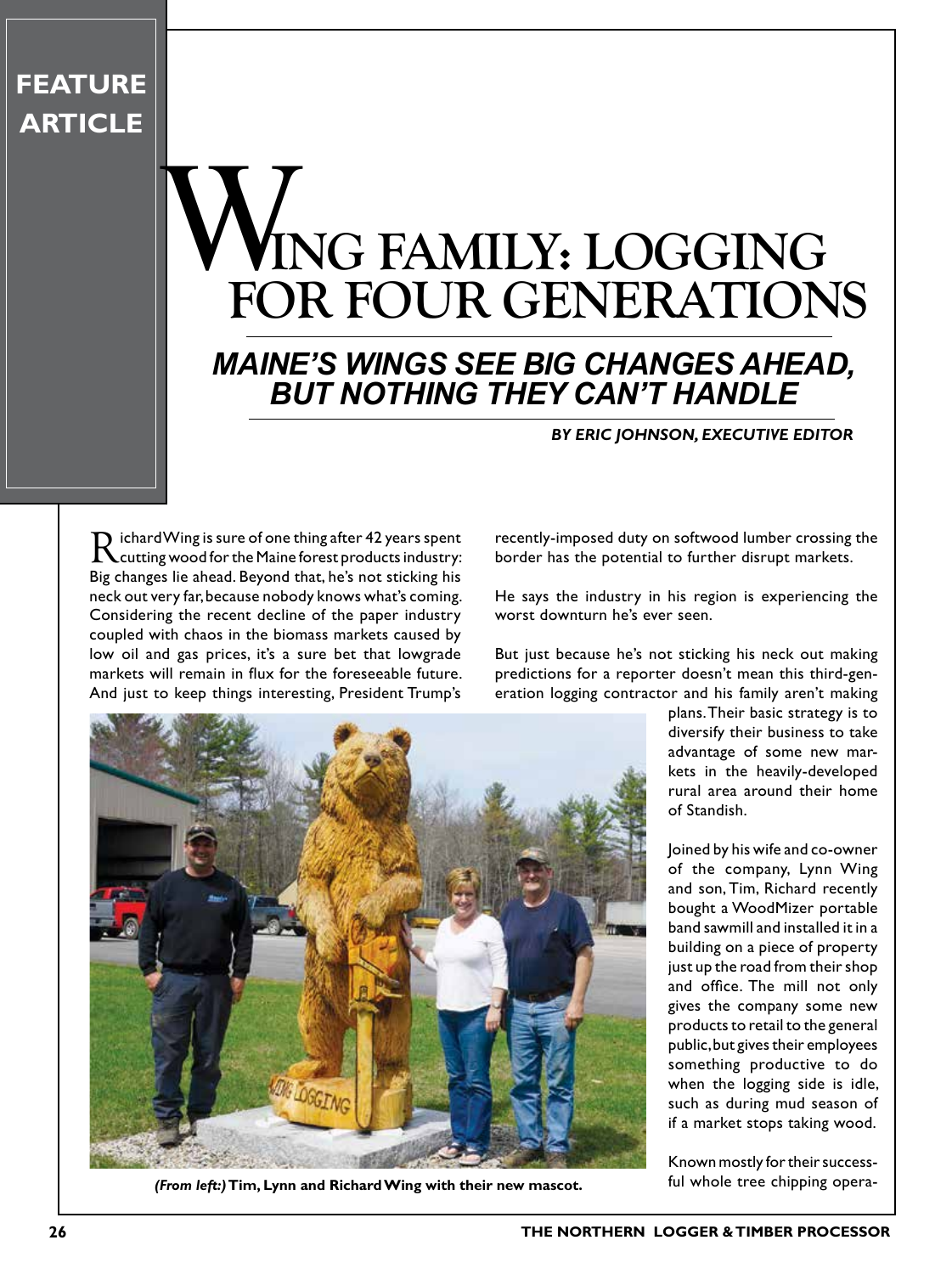tion, the Wings have shipped chips to all the major chip consumers in the region over the years. While markets for fuel chips are on the decline, the Wings still ship lots of wood to Sappi's biomass-burning boiler in Westbrook, as well as to Pine Tree Power in Tamworth. They also recently bought a live-bottom trailer for delivering chips to customers with no unloading facilities. That could be a landscaper or anyone else who needs a load of whole tree chips. They also produce sawlogs, having diverted some of their production to their own mill.

Another piece of equipment meant to diversify their operation was a Dyna firewood processor, which Tim says is a basic machine,



**Lowgrade markets are going to determine where the region's forest products economy goes in the coming years, Wing believes.**

but it gets the job done and satisfies the retail demand for firewood, along with cut-up slabwood from the sawmill sold by the bundle at the yard with the cash going into an "honor box" welded to the gate.

"We've been cutting a lot of firewood," Tim notes. Stacks of drying lumber occupy space in the very neat and tidy millyard, which over the years has been home to three other mills—one down by the creek that was powered by the water, a diesel-powered mill some years later, followed by another diesel unit in recent years. The Wings bought the land and installed the new Wood Mizer, and say they're very happy with the way it's worked out.

Richard started working for his dad, Randall, when he was a senior in high school with a chain saw and horses, and has worked in the woods—mostly as an independent contractor with Lynn as his partner, ever since. Tim, who is 43, is poised to keep the ball rolling once his parents retire, and he's the driving force behind many of the changes the company is going through.

One of those is buying land which Richard says is almost always a good idea in their part of the state. With their equipment and expertise, they can tailor a piece of property to the needs of any new owner or developer. When visited by *The Northern Logger,*  they were clearing a home lot.

In addition to the WoodMizer sawmill and Dyna firewood processor, the Wings' logging side consists of a Morbark 27-inch chipper served by a Cat 559 slasher. They have two CAT 255Cs grapple skidders, along with a Timber-Pro feller-buncher, one triaxle log truck with a pup and a Rotobec loader, two Peterbilts and a Western Star semi tractor. They also recently bought a CAT 517 low-ground pressure tracked grapple skidder for sensitive sites. Tim says it does what it's designed to do and does it well, but even though it looks like a bulldozer, the weight distribution is designed to facilitate skidding, not dozing. As such, it's not much of a dozer, he notes.



**The WoodMizer mill produces wide pine boards, which Tim says are popular with local customers.**